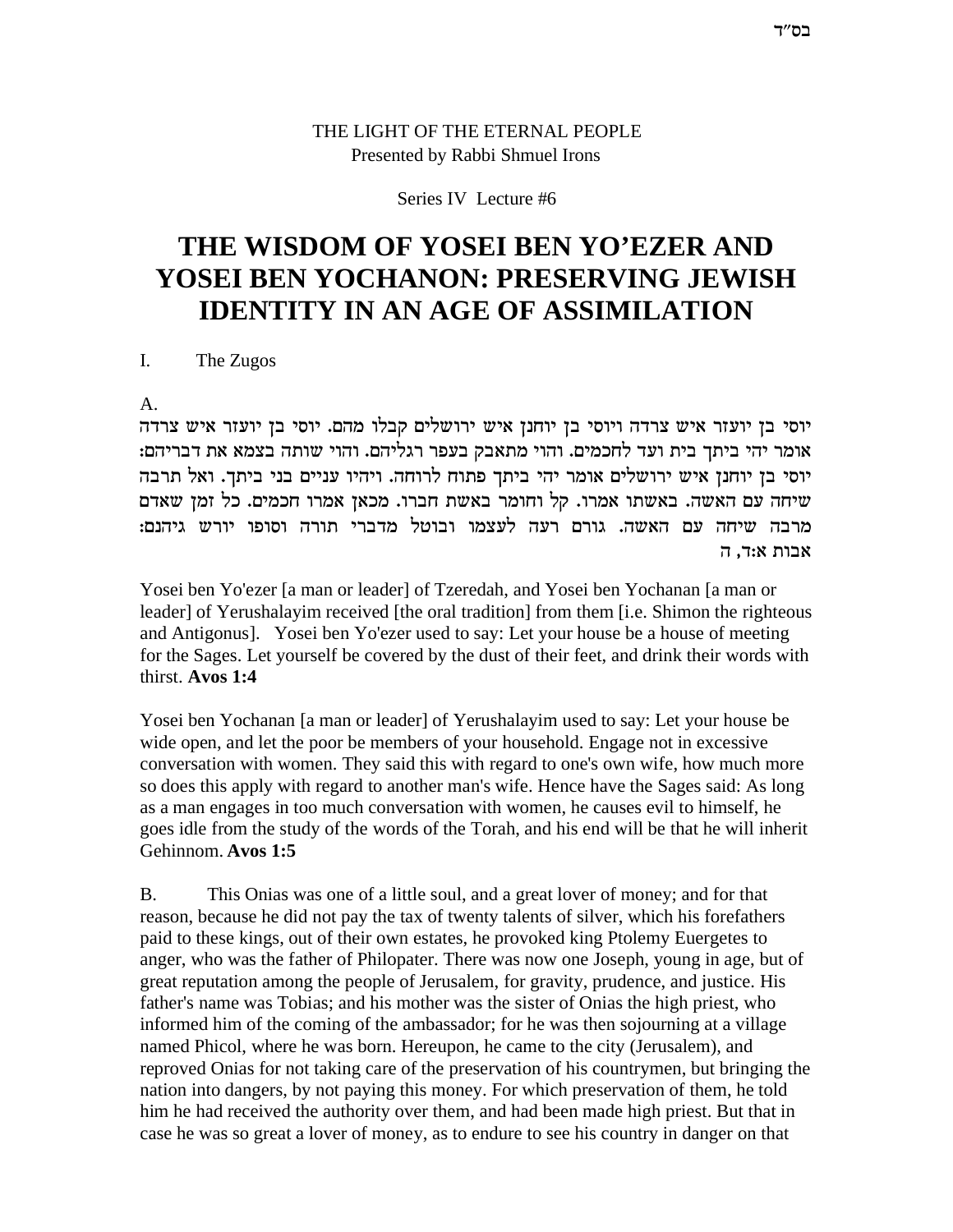account, and his countrymen suffer the greatest damages, he advised him to go to the king, and petition him to remit either the whole, or part of the sum demanded. Onias' answer was this, that he did not care for his authority, and that he was ready, if the thing were practicable, to lay down his high priesthood; and that he would not go to the king, because he troubled not himself at all about such matters. Joseph then asked him, If he would not give him leave to go as ambassador on behalf of the nation? He replied, that he would give him leave. So Joseph sent to his friends at Samaria, and borrowed money of them; and got ready what was necessary for his journey, garments and cups, and beasts for burden, which amounted to about twenty thousand drachmae, and went to Alexandria. And when the day came on which the king was to let the taxes of the cities to farm, and those that were the principal men of dignity in their several countries were to bid for them, the sum of the taxes together, of Celoesyria and Phoenicia, and Judea, with Samaria (as they were bidden for,) came to eight thousand talents. Hereupon, Joseph accused the bidders, as having agreed together to estimate the value of the taxes at too low a rate; and he promised, that he would himself give twice as much for them: but for those who did not pay, he would send the king home their whole substance; for this privilege was sold together with the taxes themselves. The king was pleased to hear that offer; and because it augmented his revenues, he said he would confirm the sale of the taxes in him. **By this means, he gathered great wealth together, and made vast gains by this farming of the taxes: and he made use of what estate he had thus gotten, in order to support his authority,** as thinking it a piece of prudence to keep what had been the occasion and foundation of his present good fortune; and this he did by the assistance of what he was already possessed of, for he privately sent many presents to the king, and Cleopatra, and to their friends, and to all that were powerful about the court, and thereby purchased their good-will to himself. **This good fortune he enjoyed for twenty two years. Antiquities Book XII Chapt. IV**

C. Now it happened that in the reign of Antiochus the Great who ruled over all Asia, that the Jews, as well as the inhabitants of Celoesyria, suffered greatly and their land was sorely harassed; For while he was at war with Ptolemy Philopater, and with his son who was called Epiphanes, it fell out that these nations were equally sufferers, both when he was beaten, and when he beat the others: So that they were very likened to a ship in a storm, which is tossed by the waves on both sides; and just thus were they in their situation in the middle between Antiochus' prosperity and its change to adversity. But at length, when Antiochus had beaten Ptolemy, he seized upon Judea: And when Philopater was dead, his son sent out a great army under Scopas, the general of his forces, against the inhabitants of Celoesyria, who took many of their cities, and in particular our nation; which, when he fell upon them, went over to him. Yet, was it not long afterward when Antiochus overcame Scopas, in a battle fought at the fountains of Jordan, and destroyed a great part of his army. But afterward when Antiochus subdued those cities of Celoesyria which Scopas had gotten into his possession and Samaria, with them the Jews of their own accord went over to him, and received him into the city (Jerusalem), and gave plentiful provision to all his army, and to his elephants, and readily assisted him when he besieged the garrison which was in the citadel of Jerusalem.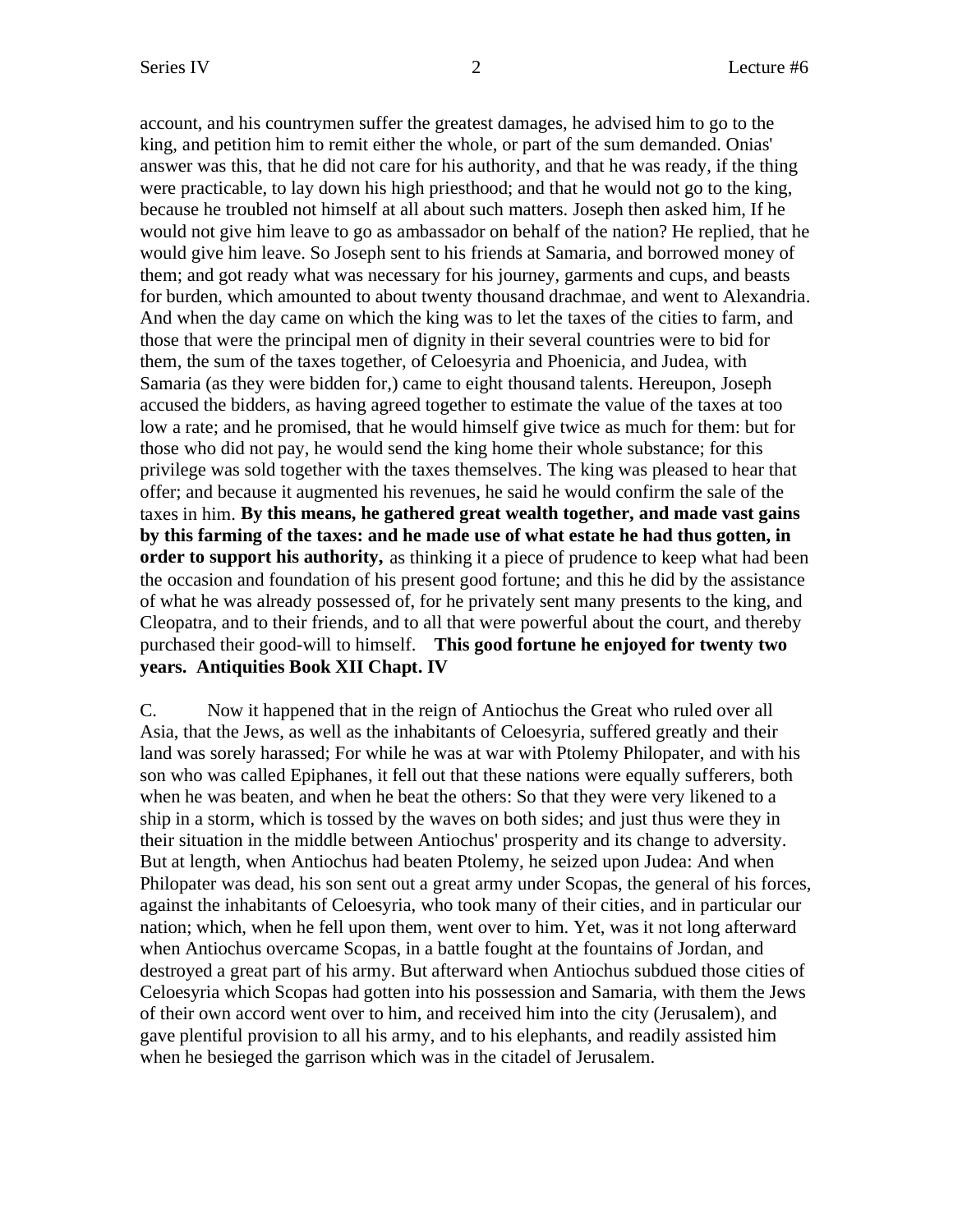King Antiochus to Ptolemy, sendeth greeting:

"Since the Jews, upon our first entrance on their country, demonstrated their friendship towards us; and when we came to their city (Jerusalem,) received us in a splendid manner, and came to meet us with their senate , and gave abundance of provisions to our soldiers, and to the elephants, and joined with us in ejecting the garrison of the Egyptians that were in the citadel, we have thought fit to reward them and to retrieve the condition of their city, which had been greatly depopulated by such accidents as have befallen its inhabitants, and to bring those that have been scattered abroad back to the city. Antiquities Book XII Chapter 3

D.

תני רמי בר חמא יתומין אין צריכין פרוסבול דרבן גמליאל ובית דינו אביהן של יתומין. גיטיז לז.

Rami bar Chama taught: Orphans do not need a Pruzbul because Rabban Gamliel and his court are the fathers (patrons) of the orphans. Gittin 37a

 $E_{\cdot}$ 

אמר שמעון בן עזאי מקובל אני מפי שבעים ושנים זקן ביום שהושיבו את רבי אלעזר בן עזריה בישיבה. זבחים יא:

Shimon ben Azai said: I received from the mouths of the seventy two elders on the day that they instated Rabbi Elazar ben Azaria . . . Zevachim 11b

#### Π. Entropy

 $A<sub>1</sub>$ 

תנן התם: משמת יוסף בן יועזר איש צרידה ויוסף בן יוחנן איש ירושלים בטלו האשכולות איש שהכל בו, ואמר רב יהודה אמר שמואל: כל אשכולות שעמדו להן לישראל מימות משה עד שמת יוסף בן יועזר היו למדין תורה כמשה רבינו, מכאן ואילך לא היו למדין תורה כמשה רבינו. והאמר רב יהודה אמר שמואל: שלשת אלפים הלכות נשתכחו בימי אבלו של משה דאישתכח להו ־ אישתכח, ודגמירן להו ־ הוו גמירי כמשה רבינו. והא תניא: משמת משה, אם רבו מטמאין ־ טמאו, אם רבו טהורין ־ טיהרו ליבא דאימעיט, מיגמר ־ הוו גמירי להו כמשה רבינו. במתניתא תנא: כל אשכולות שעמדו לישראל מימות משה עד שמת יוסף בן יועזר איש צרידה לא היה בהם שום דופי, מכאן ואילך היה בהן שום דופי. . . . אמר רב יוסף: דופי של סמיכה קתני. והא יוסף בן יועזר גופיה מיפליג פליג בסמיכה כי איפליג בה ־ בסוף שניה, דבצר ליבא. תמורה טו:

We have learned in a Mishna elsewhere: When Yosef b. Yo'ezer of Tzereda and Yosef b. Yochanan of Jerusalem died, בטלו האשכולות - the grape-clusters came to an end. What is the meaning of eshkoloth [grape-clusters]? עדהכל בו A man in whom all (Torah, fear of G-d, and loving kindness) is contained. R. Yehudah reported in the name of Shmuel: All the 'grape-clusters' who arose from the days of Moses until Yosef b.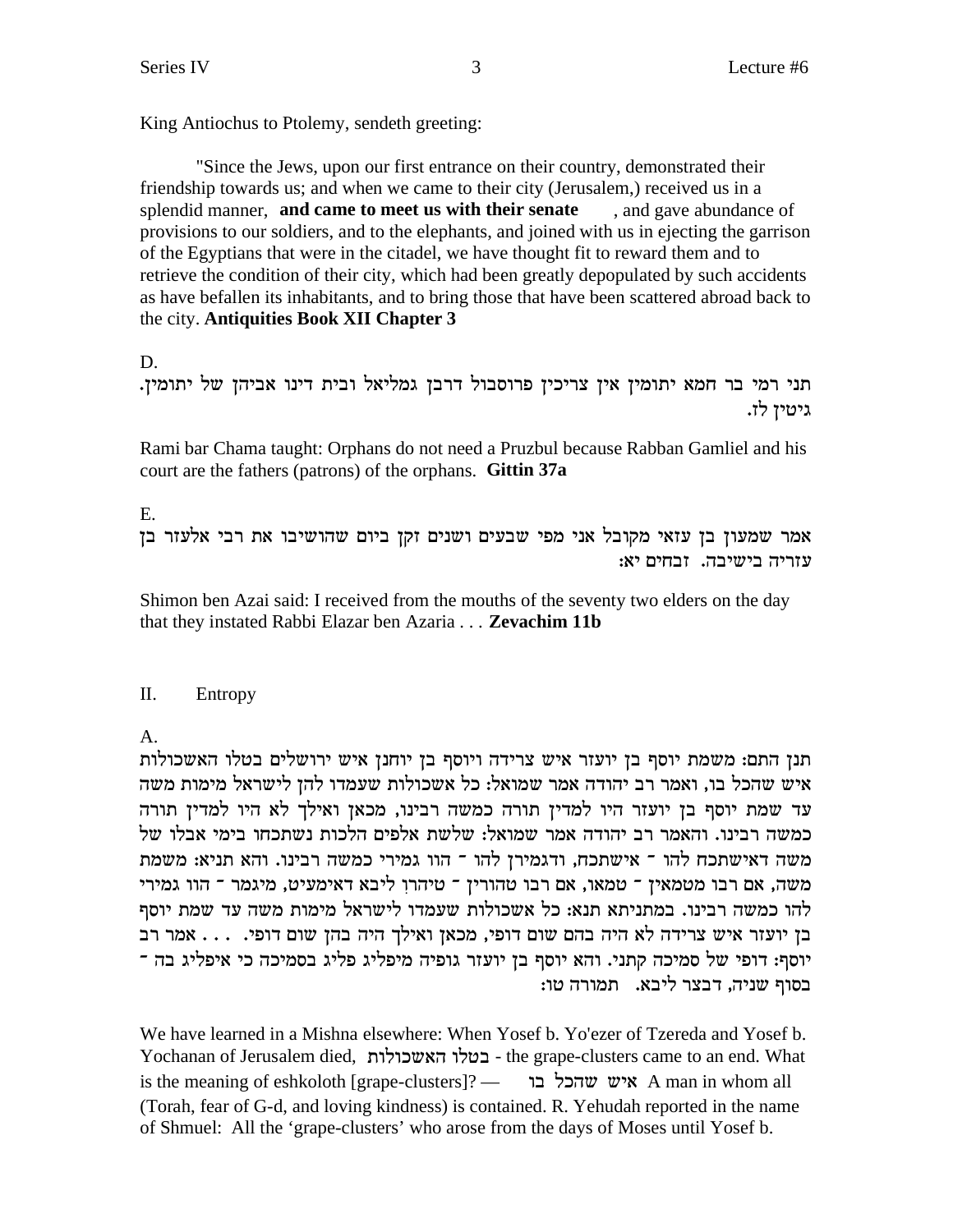Yo'ezer learned Torah like Moshe our Teacher. From that time onward, they did not learn Torah like Moshe our Teacher. But did not Rav Yehudah report in the name of Shmuel: Three thousand halachos were forgotten during the period of mourning for Moshe? — Those laws which were forgotten were forgotten, but those which were learned, they learned like Moshe our Teacher. But has it not been taught: After the death of Moshe, if those who pronounced unclean were in the majority, they [the Rabbis] declared [the object] unclean, and if those who pronounced clean were in the majority, they [the Rabbis] declared [it] clean? — Their acumen diminished, but what they had learned they learned like Moshe our Teacher. It has been taught: All the 'grape-clusters' who arose in Israel from the days of Moshe until the death of Yosef b. Yo'ezer of Tzereda were free from all dofi [taint]. From that time onward, some matter of taint was found in them. . . . Said R.Yosef: [The word dofi here means] dispute, [e.g., the dispute] relating to 'laying on of hands' [on a sacrifice on Yom Tov]. But does not Yosef b. Yo'ezer himself differ with reference to the law of laying on of hands? — When he differed, it was in his latter years, when his mental powers declined. **Temurah 15b,16a**

## B.

יוסף בן יועזר אומר שלא לסמוך, יוסף בן יוחנן אומר לסמוך, יהושע בן פרחיה אומר שלא לסמוך. ניתאי הארבלי אומר לסמוך, יהודה בן טבאי אומר שלא לסמוך. שמעון בן שטח אומר לסמוך, שמעיה אומר לסמוך, אבטליון אומר שלא לסמוך. הלל ומנחם לא נחלקו, יצא מנחם נכנס שמאי. שמאי אומר שלא לסמוך, הלל אומר לסמוך. הראשונים היו נשיאים, : ושניים להם אבות בית דין. | חגיגה דף טז

Yosef b. Yo'ezer say that on a festival day the laying on of hands on the head of sacrifice (*semicha*) may not be performed, Yosef b. Yochanon says that it may be performed. Yehoshua b. Perachia says that it may not be performed, Nittai HaArbeili says that it may be performed. Yehudah b. Tabai says that it may not be performed, Shimon b. Shetach says that it may be performed. Shemaiah says that it may be performed, Avtalion says that it may not be performed. Hillel and Menachem did not differ. Menachem left [the office of Av Bais Din] and Shammai entered [in his place]. Shammai says that it may not be performed, Hillel says that it may be performed. The former of each pair were princes (*Nasi*) and the latter were heads of the court (*Av Bais Din*). **Chagiga 16a-b**

# C.

תניא רבי אליעזר בן יעקב אומר: שמעתי שבית דין מכין ועונשין שלא מן התורה, ולא לעבור על דברי תורה, אלא כדי לעשות סייג לתורה. ומעשה באחד שרכב על סוס בשבת בימי יונים. והביאוהו לבית דין וסקלוהו. לא מפני שראוי לכך, אלא שהשעה צריכה לכך. סנהדרין מו.

It has been taught: R. Eliezer b. Jacob said: I have heard that the Bais Din may, [when necessary,] impose flagellation and pronounce [capital] sentences even where not [warranted] by the Torah; yet not with the intention of disregarding the Torah but [on the contrary] in order to safeguard it. It once happened that a man rode a horse on the Sabbath in the Greek period and he was brought before the Court and stoned, not because he was liable thereto, but because it was [practically] required by the times. **Sanhedrin 46a**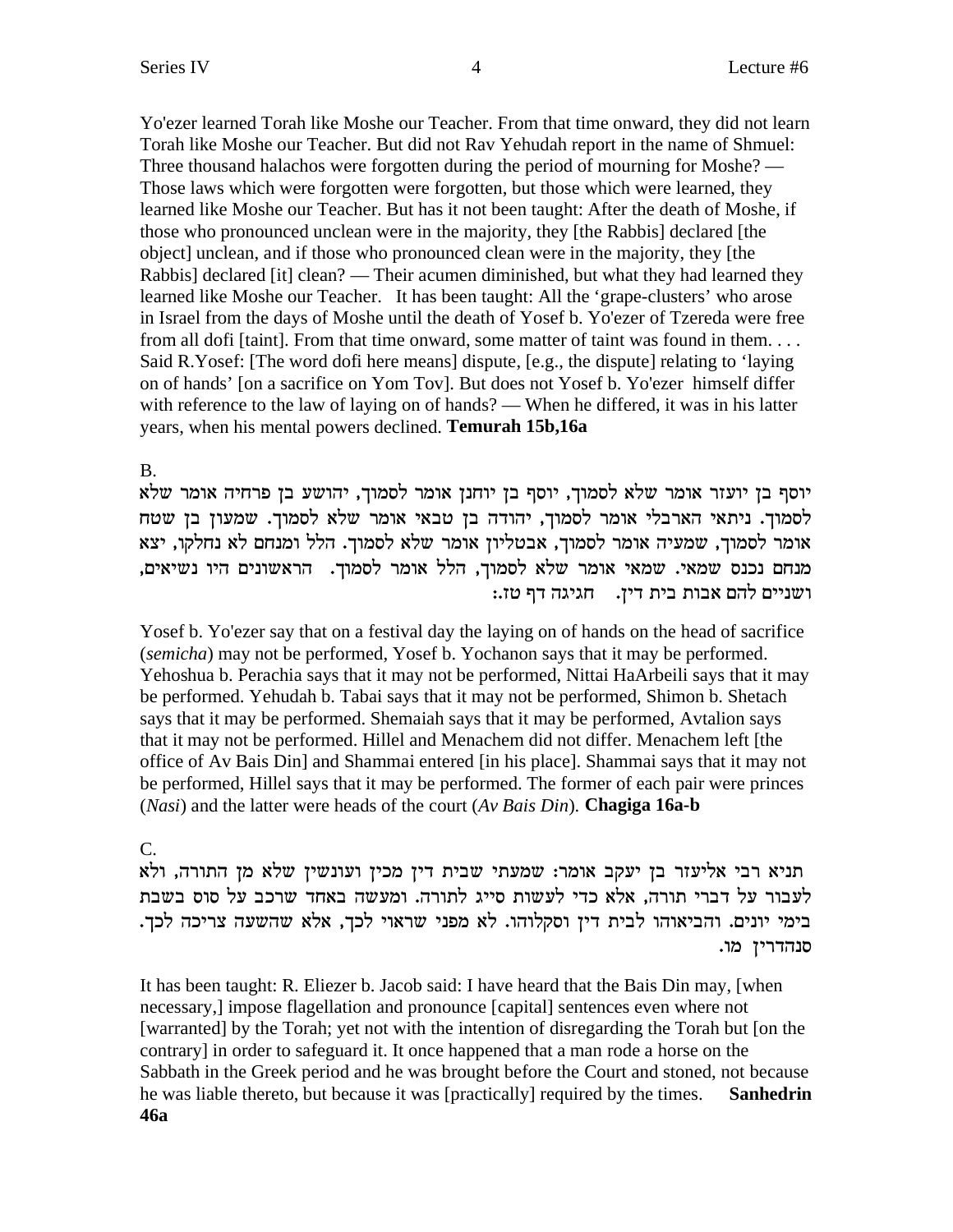D.

ויקום איש צרורות היה בן אחותו של ר׳ יוסי בן יועזר איש צרידה והוה רכיב סוסיא בשבתא אזל קומי שריתא למצטבלא, א"ל חמי סוסי דארכבי מרי וחמי סוסך דארכבך מרך, א"ל אם כך למכעיסיו ק"ו לעושי רצונו, א"ל עשה אדם רצונו יותר ממך, אמר לו ואם כך לעושי רצונו קל וחומר למכעיסיו, נכנס בו הדבר כארס של עכנא הלך וקיים בעצמו ארבע מיתות בית דין סקילה שריפה הרג וחנק, מה עשה הביא קורה נעצה בארץ וקשר בה נימא וערך העצים והקיפן גדר של אבנים ועשה מדורה לפניה ונעץ את החרב באמצע והצית האור תחת העצים מתחת האבנים ונתלה בקורה ונחנק קדמתו האש נפסקה הנימה נפל לאש קדמתו חרב ונפל עליו גדר ונשרף, נתנמנם יוסי בן יועזר איש צרידה וראה מטתו פרחה באויר אמר בשעה קלה קדמני זה לגן עדן. נבראשית רבה פרשה סה ד"ה כב

Yokim, the man of Tzeroros was the son of the sister of R. Yosei ben Yo'ezer, the man of Tzereida. He was riding a horse on Shabbos in front of R. Yosei as [R. Yosei] was being transported to be hanged [or crucified by the Greeks]. He told him, "Look at the horse upon which my master is transporting me and look at the horse upon which your master is transporting you!" [R. Yosei] replied to him: If those that anger Hashem are afforded such treatment then most certainly those that fulfill his will are destined to be afforded wonderful treatment. [Yokim] asked him, "Is there anyone who fulfilled G-d's will more than you?" He replied, "If those who do His will [are judged so harshly] most certainly those who violate His will are destined to be treated harshly." That statement went into him like a snake's poison and [Yokim regretted his former life and] proceeded to inflict upon himself all four types of death sentences: stoning, burning, murder by the sword, and hanging. What did he do? He brought a beam and drove it into the ground. He tied a cord to it and arranged a pile of wood adjacent to it and surrounded it with a wall of stones. He made a bonfire in front of it [with the wood,] and, in the middle of it, he put in a sword. He then lit a fire under the wood which was under the stones. He [first] hung himself from the beam and began to suffocate. The fire came and severed the cord and his body fell into the wood. The sword then plunged through his body and, as he fell, the wall of stones collapsed over him as his body was being burned. Yosei ben Yo'ezer was dozing off as he saw [a vision of] the bier of [Yokim] flying through the air. He said, "He [even] came into *Gan Eden* a short while before me." **Midrash Beraishis Rabbah 65:22**

### III. The Antidote for the Ills of the Age

A.

יוסי בן יועזר איש צרדה ויוסי בן יוחנן איש ירושלים קבלו מהם. יוסי בן יועזר איש צרדה אומר יהי ביתך בית ועד לחכמים. והוי מתאבק בעפר רגליהם. והוי שותה בצמא את רבריהם:  $x$ בות א

Yosei ben Yo'ezer [a man or leader] of Tzeredah, and Yosei ben Yochanan [a man or leader] of Yerushalayim received [the oral tradition] from them [i.e. Shimon the righteous and Antigonus]. Yosei ben Yo'ezer used to say: Let your house be a house of meeting for the Sages. Let yourself be covered by the dust of their feet, and drink their words with thirst. **Avos 1:4**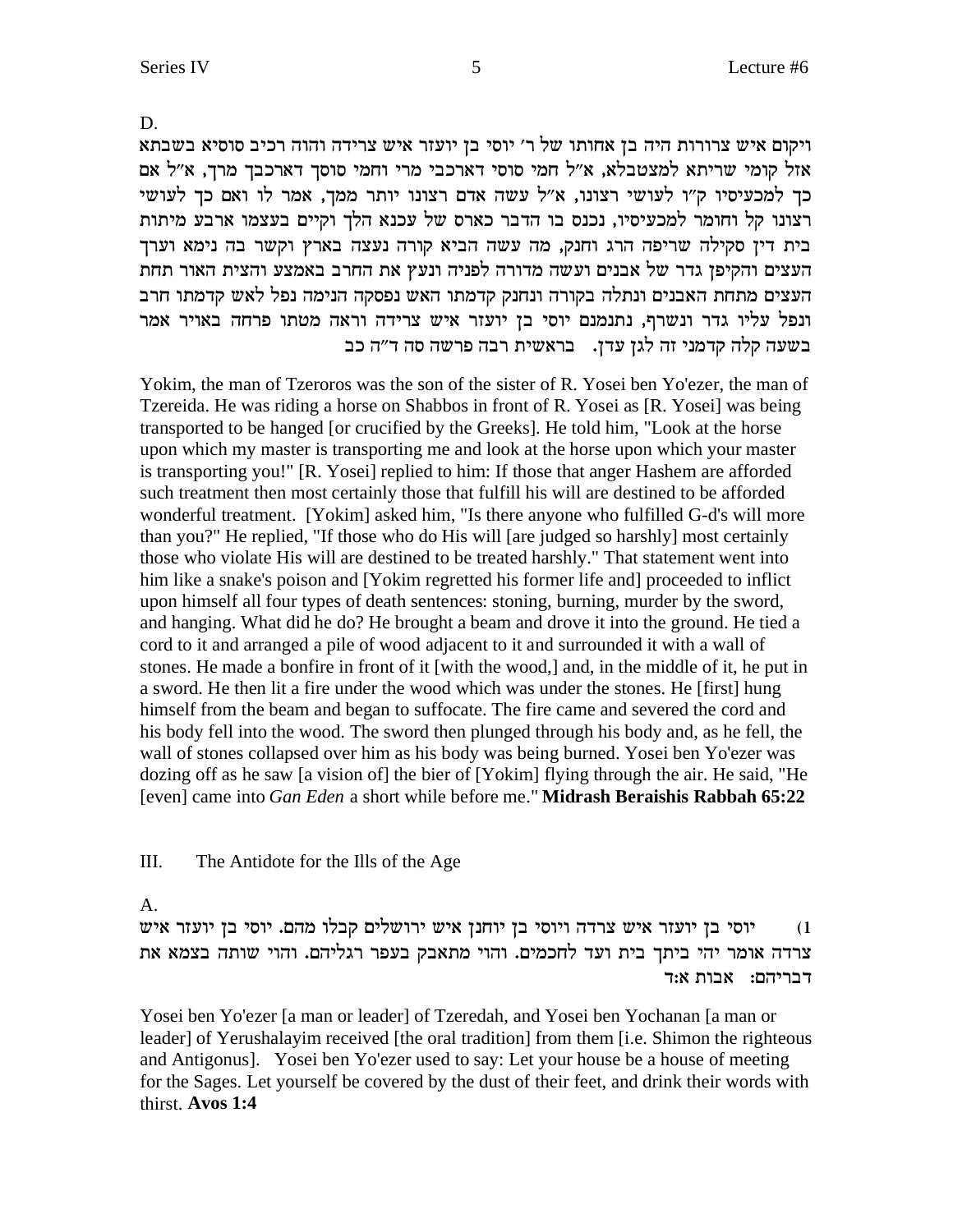יוסי בן יועזר אומר יהי ביתך בית ועד לחכמים והוי מתאבק בעפר רגליהם והוי שותה בצמא את דבריהם: יהי ביתך בית ועד לחכמים. כיצד מלמד שיהיה ביתו של אדם מזומן לחכמים ותלמידים ותלמידי תלמידיהם כאדם שאומר לחבירו הריני משמר לך במקום פלוני: דבר אחר יהי ביתך בית ועד לחכמים כיצד בזמן שתלמיד חכם נכנס אצלך לומר לך שנה לי אם יש בידך לשנות שנה לו ואם לאו פטרהו מיד. ואל ישב לפניך לא על המטה ולא הכסא ולא על הספסל אלא ישב לפניך על הארץ וכל דבר ודבר שיצא מפיך יקבלהו עליו באימה ביראה ברתת ובזיע כדרך שקבלו אבותינו מהר סיני באימה ויראה ורתת וזיע אף הוא יקבל עליו כל דבר ודבר שיצא מפיך באימה ויראה ברתת וזיע: והוי מתאבק בעפר רגליהם ביצד בזמן שתלמיד חכם נכנס לעיר אל תאמר איני צריך לו אלא לך אצלו ואל תשב עמו לא על גב המטה ולא על הכסא ולא על הספסל אלא שב לפניו על הארץ וכל דבר שיצא מפיו קבלהו עליך באימה ביראה ברתת ובזיעה כדרך שקבלו אבותיך מהר סיני באימה ביראה ברתת ובזיע: דבר אחר הוי מתאבק בעפר רגליהם זה ר׳ אליעזר ושותין בצמא את דבריהם זה ר' עקיבא. אבות דרבי נתן נוסחא א פרק ו

**Yosei ben Yo'ezer used to say: Let your house be a house of meeting for the Sages. Let yourself be covered by the dust of their feet, and drink their words with thirst.** What is the meaning of the phrase, "Let your house be a house of meeting for the Sages"? It teaches us that one's house should be set aside to be a place were scholars, their disciples, and their disciples' student will frequent, to such an extent that, for instance, when one scholar meets another and says, "I'll be waiting for you at a certain place", the place of choice will be your home. Another explanation of "Let your house be a house of meeting for the Sages" is that when a disciple of a scholar (תלמיד חכם) comes to you and says: Teach me! If you have the knowledge, you should teach him and, if not, send him immediately on his way [to study under someone who does know.] He shouldn't sit before you while on a bed or chair or couch but rather he should sit on the ground before you and he should accept everything that issues from your mouth with awe, fear, trembling and sweat, just as our forefathers received the Torah at Sinai with awe, fear, trembling and sweat.

What is the meaning of the phrase, "Let yourself be covered by the dust of their feet"? It teaches us that one shouldn't say that I don't need to study under a scholar. Rather, you should go and study under him. Don't sit next to him on a bed or chair or couch but rather you should sit on the ground before him and accept everything that issues from his mouth with awe, fear, trembling and sweat, just as our forefathers received the Torah at Sinai with awe, fear, trembling and sweat. Another explanation: "Let yourself be covered by the dust of their feet" is referring to Rabbi Eliezer. "Drink with thirst their words" is referring to Rabbi Akiva. **Avos D'Rabbi Nassan Chapter 6**

1) יהי ביתך בית ועד לחכמים שכל זמן שהחכמים ותלמידיהן נכנסין לתוך ביתו של אדם הבית מתברך בזכותן. (שכל) [שכן] מצינו ביעקב אבינו בשעה שנכנס יעקב לתוך ביתו סל לכן נתברך הבית בזכותו שנאמר כי מעט אשר היה לך לפני וגו׳ (בראשית ל׳ ל׳) וכן  $w$ לבן אומר נחשתי ויברכני ד' בגללך (שם שם כ"ז) וכן אתה מוצא ביוסף בשעה שנכנס לביתו של פוטיפר נתברך הבית בזכותו שנאמר ויברך ד' את בית המצרי (שם ל"ט ה') וכה"א ויהי ברכת ד' בכל אשר לו בבית ובשדה (שם) וכן את מוצא בארון הא-להים על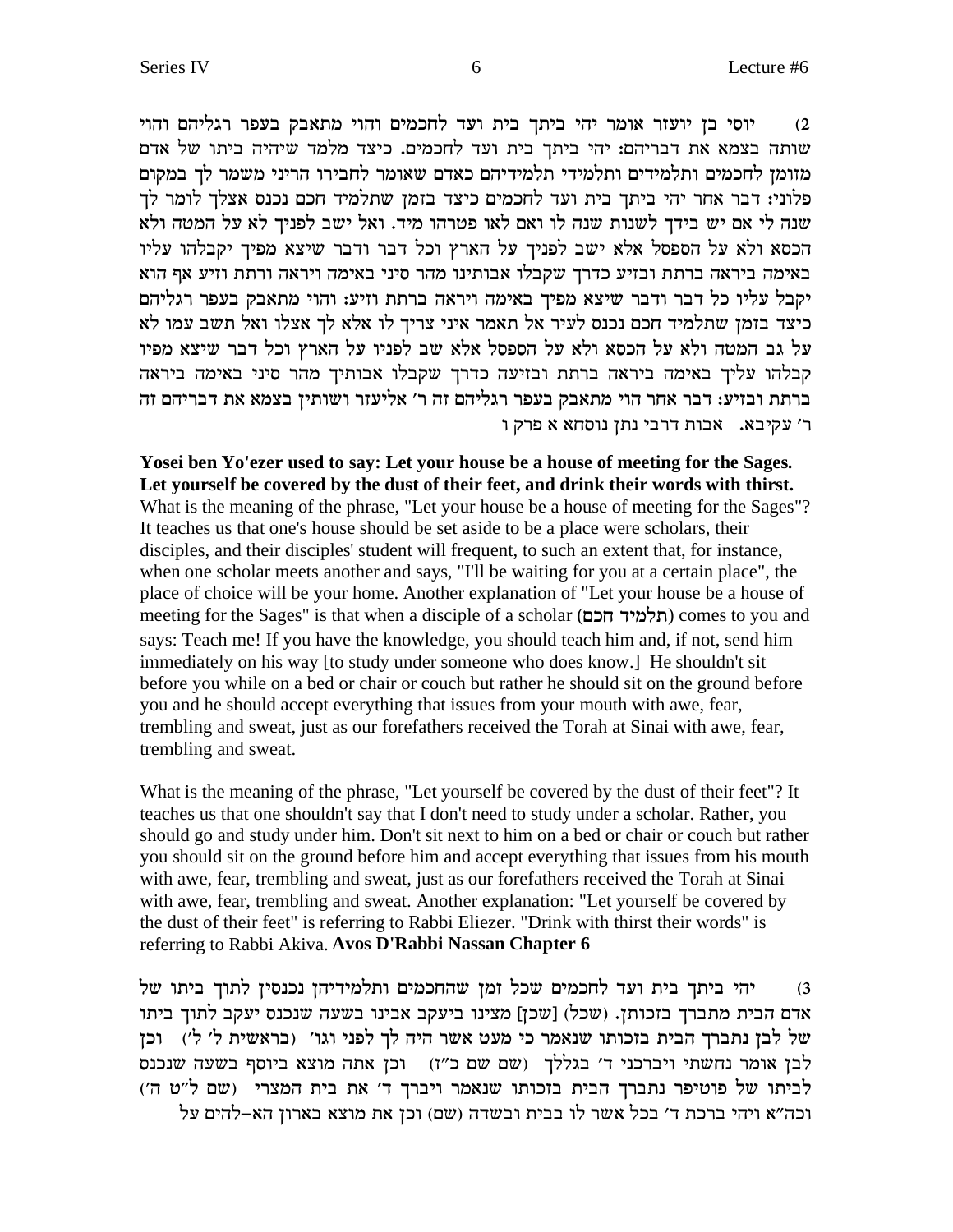שנכנס לביתו של עובד אדום נתברך הבית בזכותו שנאמר ברך ד׳ את בית עובד אדום וגו׳ (שמואל ב' ו' י"ב) . והרי הדברים ק"ו ומה ארון הא-להים שלא היה בו אלא שני לוחות בלבד נתברך הבית בזכותו חכמים ותלמידיהן שהן נכנסין לביתו של אדם על אחת כמה וכמה שיתברך הבית בזכותם:

ד"א יהי ביתך בית ועד לחכמים וכשיהא חכם נכנס לתוך ביתך אל תנהג עמו בבזיון ואל תשב עמו לא על גב מטה ולא על גב ספסל אלא הוי יושב תחת רגליו [על הארץ] ומקבל כל דבריו באימה ויראה כשם שאתה שומעו בביהמ"ד. שכן מצינו ליהושע שהמתין למשה רבינו מ׳ יום ומ׳ לילה תחת ההר וכל כך למה [בשביל שלמד ממנו] פרשה אחת מן התורה: דבר אחר כשיהיה חכם אומר לחבירו מאין באת מן מקום פלוני והרי אני מקדמך למקום פלוני והרי אני ממתין לך במקום פלוני:

דבר אחר יהי ביתך בית ועד לחכמים כשיהיה חכם אומר לחבירו כך וכך האכילני פלוני כך וכך השקני כך וכך פרנסני כך וכך נתן לי מתנה:

ד״א יהי ביתך בית ועד לחכמים (שיהא) [כשיהא] חכם נכנס לתוך ביתך אל תנהג עמו בבזיון ואל תשב עמו לא על גב מטה ולא על גב ספסל אלא הוי יושב תחת רגליו על הארץ ומקבל את כל דבריו באימה ביראה כשם שאת שומעו בבית המדרש. שכן מצינו באנשי ירושלים בשעה שבאו לדרוש את ד' מיחזקאל מהו אומר ויהי בשנה השביעית בחמישי בעשור לחדש [וגו'] וישבו לפני (יחקזאל כ' א') וכו'

וכן הוא אומר הולך אל חכמים יחכם (משלי י"ג כ') משלו מלה"ד לאחד שנכנס לתוך חנותו של בשם אף על פי שלא ימכור לו ולא יקח ממנו הוא יוצא וריח עצמו וריח בגדיו מבוסמים אין ריחו זז ממנו כל היום לכך נאמר הולך אל חכמים יחכם: ורועה כסילים ירוע (שם שם) .<br>מלה"ד לאחד שנכנס לחנותו של בורסי אף על פי שלא מכר לו ולא לקח ממנו הוא יוצא וריח עצמו וריח בגדיו [מלוכלכים] ואין ריחו זז ממנו כל היום לכך נאמר ורועה כסילים ירוע (שם) : וכה"א שמע נא יהושע הכהן הגדול אתה וריעיך [היושבים לפניך] (זכרי' ג' ח') [יכול] שאר בני אדם הדיוטות הם ת"ל כי אנשי מופת המה (שם שם) | הא שהיו ראוים שתשרה עליהם רוח הקודש:

מסכת אבות דרבי נתן נוסחא ב פרק יא

והוי מתאבק בעפר רגליהם שנאמר יתן בעפר פיהו אולי יש תקוה (איכה ג׳ כ״ט) :  $(4)$ 

דבר אחר אם עמלת בתורה בעולם הזה סוף להיות שפתותיך מתנשקות לעתיד לבוא שנאמר שפתים ישק משיב דברים נכוחים (משלי כ"ד כ"ו) :

ד"א והוי מתאבק בעפר רגליהם זה רבי עקיבא שבקש ללמוד תורה הלך וישב לו על באר אחת בלוד וראה חוליית הבור חקוקה אמר מי חקק את החוליא הזו. אמרו לו החבל. אמר להם ויכול הוא. אמרו לו הן מפני שהוא תדיר [עליה] ואמרו לו ולכך את תמה מים שחקו אבנים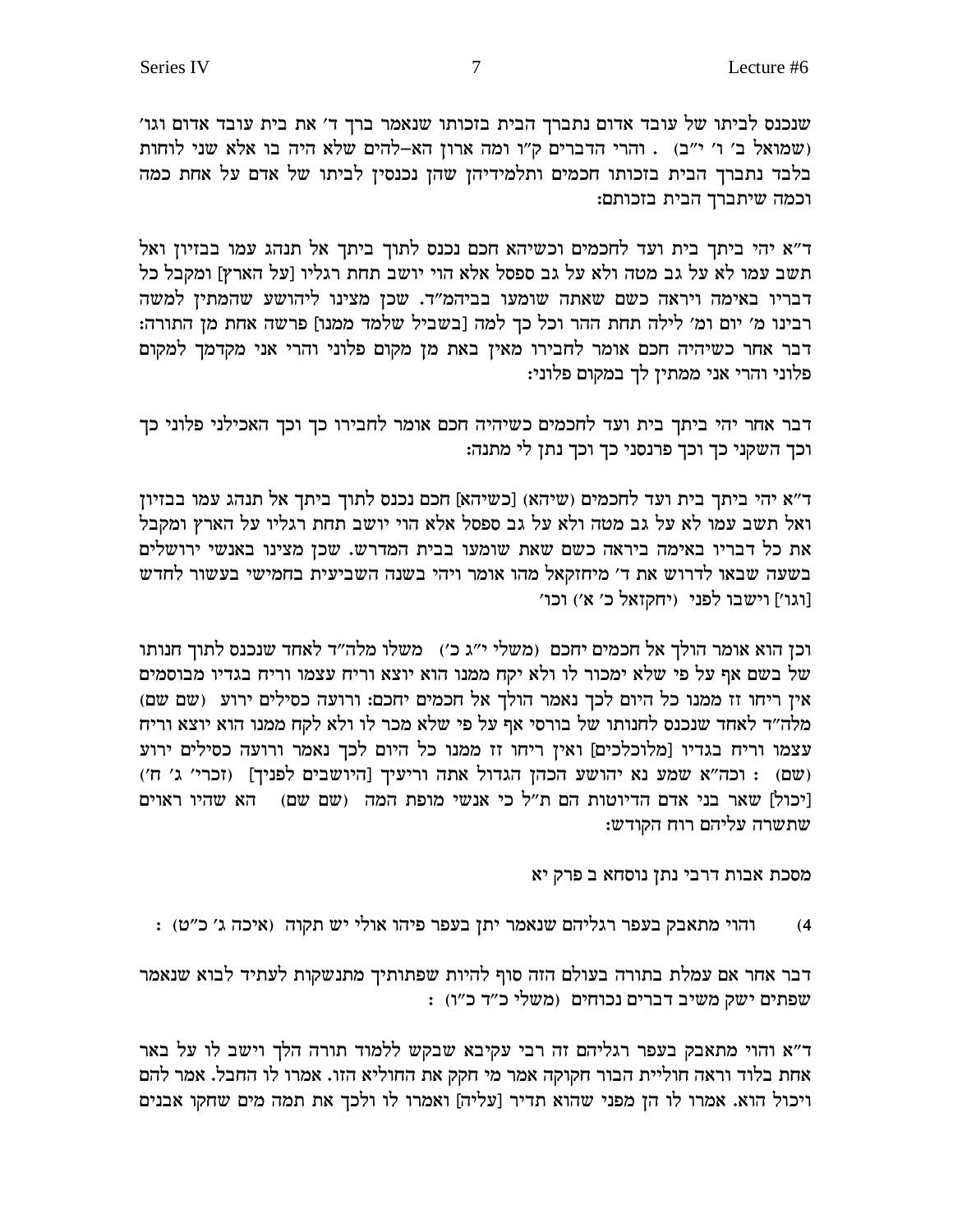שנאמר אבנים שחקו מים (איוב י"ד י"ט) . אמר וכי לבי קשה מהאבן אלך ואלמוד פרשה [אחת] מן התורה. הלך לו לבית הספר והתחיל קורא בלוח הוא ובנו. למד מקרא ותרגום ומדרש הלכות [ואגדות] שיחין ומשלים הכל למד. היה רבי שמעון בן מנסיה [אומר] מלה"ד לסתת שהיה יושב בצד ההר אמרו לו מה את עושה כאן. אמר להם מבקש אני לעקרו. אמרו לו ויכול את. אמר להן הן. התחיל מסתת אבנים קטנים ומשליכן לירדן ראה אבן אחת גדולה נתן תחתיה צפורן של ברזל והשליכה לירדן ראה אחרת גדולה ממנה נתן תחתיה צפורן [של ברזל] והשליכה לירדן אמר ירדן יהא לך אין זה מקומך שנאמר בחלמיש שלח ידו הפך משרש הרים (איוב כ"ח ט') : היה ר' עקיבא נושא ונותן בינו לבין עצמו ואומר אלף זה (בחין) [בית] זה למה נכתב שנאמר בצורות יאורים בקע וכל יקר ראתה עינו (שם שם י'). א״ל ר׳ אליעזר עקיבא עליך נאמר מבכי נהרות חבש ותעלומה יוציא אור (שם שם י״א) דברים שהיו מעולמים ומסותרים מן הבריות הוציא ר׳ עקיבא לאורה: בן ארבעים שנה הלך לו לבית הספר. בן ארבעים שנה למד את הכל וארבעים שנה למד את ישראל. נמצאו לו י"ב אלף זוגות של תלמידים בבתי כנסיות ובבתי מדרשות יושבים ושונים מאנטפטריס ולפנים: אמרו עליו שלא עשה כפועל מימיו אלא בכל יום היה מביא ב׳ חבילות של עצים ומוכר אחת בתריסין ואחת שהיה מתחמם כנגדה. אמרו לו שכיניו עקיבא איבדתנו בעשן מכור חבילתך וקח בה שמן. אמר להם איני שומע לכם [שני] דברים טובים יש לי בה אחת שאני מתחמם כנגדה ואחת שאני משתמש לאורה. אמרו לא מת עד שיישן על מטות של זהב ועד שעשה כתר של זהב לאשתו ועד שעשה קורדיקוס של זהב לאשתו. אמרו לו בניו הרי הבריות משחקות עלינו. אמר להם איני שומע לכם אף היא נצטערה עמי בתלמוד תורה: [אומרים] לו לאדם מפני מה לא למדת תורה בעולם הזה. אומר שהייתי עני. אף ר׳ עקיבא עני היה. שהייתי .<br>עשיר. אף ר' עקיבא עשיר היה. שהייתי מטופל. אף ר' עקיבא מטופל היה. שמא לא זכו לך אבותיך. אף ר' עקיבא לא זכו לו אבותיו. מכאן אמרו חכמים ז"ל עתיד רבי עקיבא לבייש .<br>הרבה למי שלא למד תורה בעולם הזה: מסכת אבות דרבי נתן נוסחא ב פרק יב

ושותה בצמא את דבריהם שכל זמן שדברי תורה נכנסים ומוצאים חדרי [לב]  $(5)$ פנויים הן נכנסים ושורים בתוכו ואין יצה"ר שולט ביניהם ואין אדם יכול להוציאם מתוכו. משלו מלה"ד למלך שהיה מהלך בדרך ומצא שם חדרים וטרקל פנויים ונכנס ושרה בתוכן ואין יכול אדם להוציאו (מתוכו) [מתוכן]. כך כל זמן שדברי תורה נכנסים (ומוציאין) [ומוצאים] חדרי (לב) [הלב] פנויי הן נכנסין ושורין בתוכו ואין יצה"ר שולט בינותם ואין אדם יכול להוציאן מתוכו:

דבר אחר ושותה בצמא את דבריהם (א"ר) [אמרו עליו על ר'] אליעזר בן הורקנוס כשבקש ללמוד תורה חורשין הרבה היו לאביו והוא היה חורש בטרשין. ישב לו והיה בוכה. א"ל אביו [בני] מפני מה אתה בוכה שמא מצטער אתה שאתה חורש בטרשין למחר בוא וחרוש על גב (מערה) [מענה] ישב לו על גב (מערה) [מענה] והיה בוכה. א"ל אביו מה אתה בוכה. א״ל שאני מבקש ללמוד תורה. א״ל [והרי בן כ״ח שנים אתה ואתה מבקש ללמוד תורה אלא] לך וקח לך אשה והוליד ממנה בנים והוליכן לבית הספר. היה מצטער ג' שבתות עד שנגלה עליו אליהו. א״ל עלה לך אצל בן זכאי לירושלים. [עלה] ישב לו והיה בוכה. א״ל בן מי אתה ולא הגיד לו. מה אתה בוכה מה תבקש. א"ל ללמוד תורה. א"ל מימיך לא נכנסת לבית הספר ולא למדת קריאת שמע ולא תפלה ולא ברכת המזון. א"ל לאו. עמד ולמדו שלשתן. א"ל מה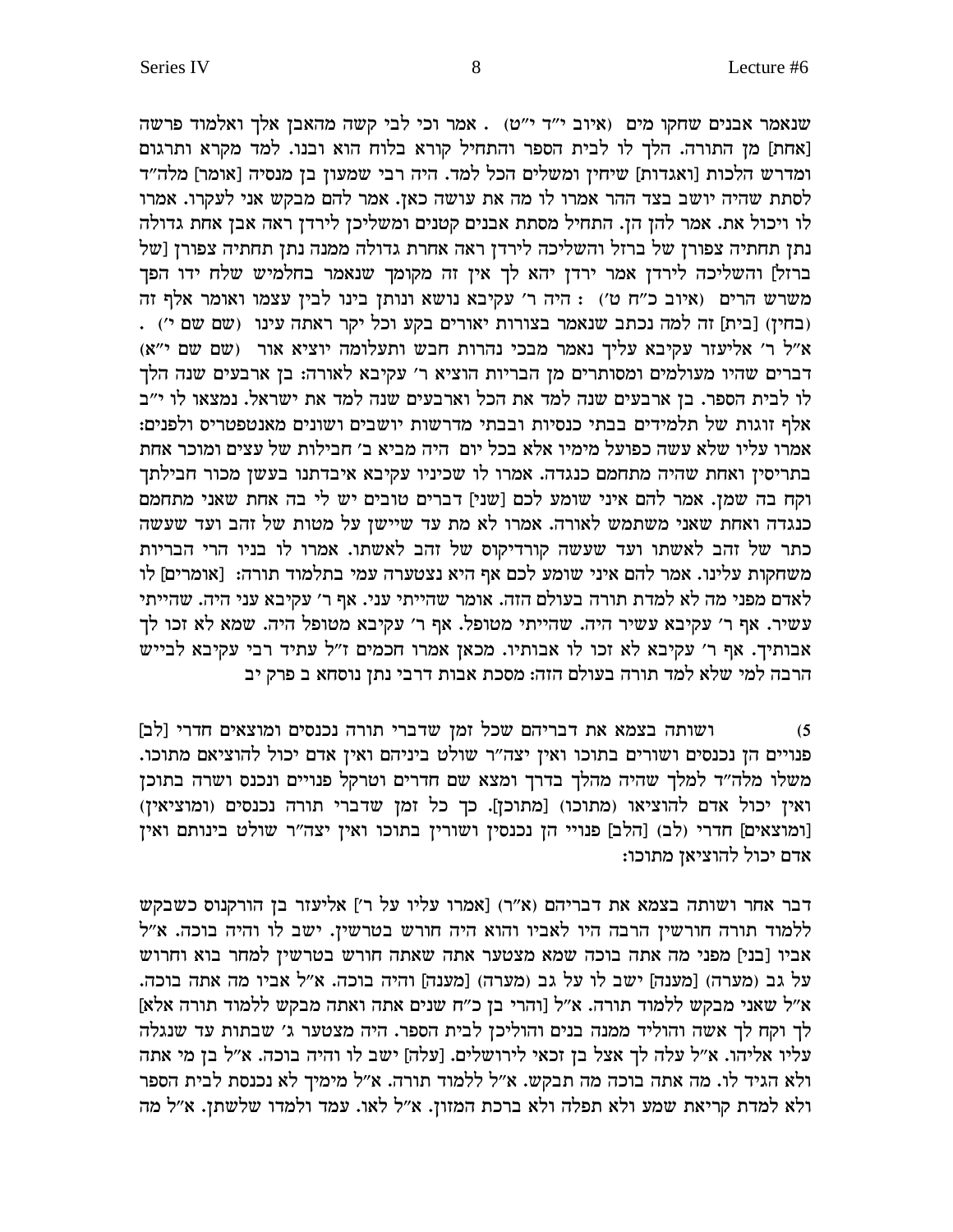אתה מבקש לקרות או לשנות. א"ל לשנות. היה מלמדו שתי הלכות כל ימות השבת ובשבת היה חוזר עליהם ומדבקן. עשה שמונה ימים ולא טעם כלום עד שעלה ריח פיו לפניו וטרדו מלפניו. וישב לו והיה בוכה. א"ל למה אתה בוכה. א"ל שהעמדתני (לפניך) [מלפניך] כאדם שהוא [מעמיד מלפניו] מוכה שחין. א"ל בן מי את א"ל בן הורקנוס אני. א"ל הלא את בן גדולי העולם ולא היית מודיעני היום את סועד אצלי. א"ל כבר סעדתי אצל (אכסנאי) [בני אכסניא] שלי. שלח רבן יוחנן לבני (אכסנאי) [אכסניא] שלו. אמר להם אצליכם סעד אליעזר היום. אמרו לו לאו והרי יש לו שמנה ימים שלא טעם כלום. רבי יהושע בן חנניה ור׳ יוסי הכהן ור׳ שמעון בן נתנאל הלכו ואמרו לרבן יוחנן והרי יש לו שמנה ימים שלא טעם כלום. וכיון ששמע ר' יוחנן בן זכאי עמד וקרע את בגדיו. א״ל אי לך ר' אליעזר שהיית מושלך ,<br>מבינותינו [אבל אני אומר] לך כשם שעלה ריח פיך (מלפני) [לפני] כך תהא משנת פיך יוצאה וע - העולם ועד סופו. [קורא אני עליך] ושם האחד אליעזר (שמות י"ח ד') . אמרו בניו של " הורקנוס לאביהם לך ונדה את אליעזר מנכסיך. עלה לירושלים לנדותו מנכסיו ומצא שם יום טוב לר׳ יוחנן בן זכאי וכל גדולי המדינה מסובין אצלו. ואלו הן בן ציצת הכסף ונקדימון בן גוריון ובן כלבא שבוע: ולמה נקרא שמו בן ציצת הכסף אלא שהיה מיסב למעלה מכל גדולי המדינה: אמרו עליו על נקדימון בן גוריון שהיו לו בבית ארבעים כורים של גנות מזהב: אמרו עליו על בן כלבא שבוע שהיה לו מזון ג׳ שנים לכל אחד ואחד שבירושלים. וכשעמד הסקרין שרפו את האוצרות שבירושלים מדדו כל מה שהיה לו ומצאו מזון ג׳ שנים לכל אחד ואחד בירושלים: רבי יהושע רבי שמעון בן נתנאל הלכו ואמרו לרבי יוחנן בן זכאי הרי אביו של רבי אליעזר בא. אמר להם עשו לו מקום. ועשו לו מקום והושיבוהו אצלו ביניהן. אמר לו ריב"ז אליעזר אמור לנו דבר (אחת) אחד מדברי תורה. אמר לו אמשול לך משל למה אני דומה לבור הזה שאינו (מאבד) יכול להוציא מים יותר ממה שהוא מכניס. אמר לו אמשול לך משל לה״ד לבאר הזאת שהיא מזלת ומוציאה מים מאיליה כך את יכול לומר דברי תורה יתר ממה שנאמר למשה בסיני. [א"ל ב' וג' פעמים ולא קבל עליו יצא ריב"ז והלך לו והיה ר' אליעזר יושב ודורש דברים יותר ממה שנאמר למשה בסיני] ופניו מאירות כאור החמה וקרנותיו יוצאות כקרנותיו של משה ואין אדם יודע אם יום הוא ואם לילה. רבי יהושע ור' ממה [יותר] שמעון בן נתנאל הלכו ואמרו לריב"ז בוא וראה רבי אליעזר יושב ודורש דברים [יותר] ממה שנאמר למשה בסיני ופניו מאירות כאור החמה וקרנותיו יוצאות כקרנותיו של משה ואין  $\sim$  אדם יודע אם יום הוא ואם לילה. בא ר׳ יוחנן בן זכאי מאחריו ונשקו על ראשו ואמר אשריכם אברהם] יצחק ויעקב שיצא זה מחלציכם. אמר להם אביו של רבי אליעזר למי אתם אומרים כך. אמרו לו לבנך אליעזר. אמר להם וכך היה צריך לומר אשריכם אברהם יצחק ויעקב שיצא זה מחלציכם לא היה צריך לומר אלא אשרי אני שיצא מחלצי. היה רבי אליעזר יושב ודורש ואביו עומד על רגליו. א"ל אבא איני יכול להיות יושב ודורש ולומד דברי תורה ואתה עומד על רגליך. עמד והושיבו אצלו. א"ל בני לא באתי לשבח הזה ולא באתי אלא לנדותך מנכסי ועכשיו שבאתי וראיתי ושמחתי בתלמוד תורתך הרי אחיך מנודים מהם והם נתונים לך במתנה. א"ל מוצל אני עד שאני שוה לכל אחד בהם. א"ל אילו בקשתי מלפני המקום כסף וזהב היה לו ליתן לי שנאמר לי הכסף ולי הזהב [וגו']. (חגי ב' ח') אילו בקשתי ממנו קרקעות היה נותן לי שנאמר לד׳ הארץ ומלואה (תהלים כ״ד א) . לא בקשתי ממנו אלא : (שובה לתורה שנאמר על כן כל פקודי כל ישרתי כל ארח שקר שנאתי שם קי"ט קכ"ח) מסכת אבות דרבי נתן נוסחא ב פרק יג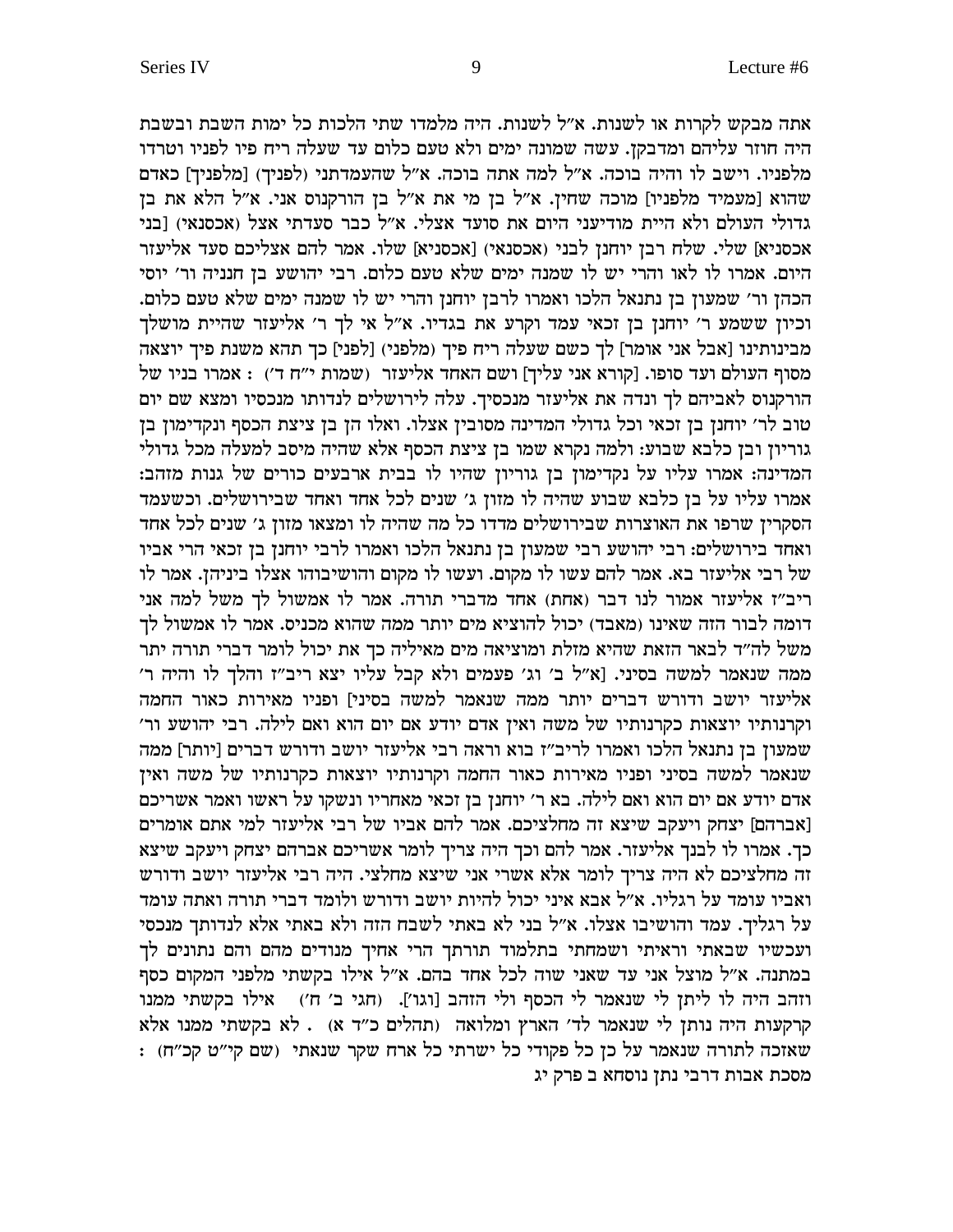**B.** 

יוסי בן יוחנן איש ירושלים אומר יהי ביתך פתוח לרוחה. ויהיו עניים בני ביתך. ואל  $(1)$ תרבה שיחה עם האשה. באשתו אמרו. קל וחומר באשת חברו. מכאן אמרו חכמים. כל זמן .<br>שאדם מרבה שיחה עם האשה. גורם רעה לעצמו ובוטל מדברי תורה וסופו יורש גיהנם: אבות א:ד

Yosei ben Yochanan [a man or leader of] Yerushalayim used to say: Let your house be wide open, and let the poor be members of your household. Engage not in excessive conversation with women. They said this with regard to one's own wife, how much more so does this apply with regard to another man's wife. Hence have the Sages said: As long as a man engages in too much conversation with women, he causes evil to himself, he goes idle from the study of the words of the Torah, and his end will be that he will inherit Gehinnom. Avos 1:5

יוסף בן יוחנן איש ירושלים אומר יהי ביתך פתוח לרוחה ויהיו עניים בני ביתך ואל  $(2)$ תרבה שיחה עם האשה: יהי ביתך פתוח לרוחה כיצד מלמד שיהא ביתו של אדם פתוח לרוחה לצפון ולדרום ולמזרח ולמערב כגון איוב שעשה ד' פתחים לביתו. ולמה עשה איוב ד' פתחים לביתו כדי שלא יהיו עניים מצטערים להקיף את כל הבית. הבא מן הצפון יכנס כדרכו הבא מן הדרום יכנס כדרכו וכן לכל רוח לכך עשה איוב ארבעה פתחים לביתו. ויהיו עניים בני ביתך ולא בני ביתך ממש אלא שיהיו עניים משיחין מה שאוכלים ושותים בתוך ביתך כדרך שהיו עניים משיחין מה שאוכלין ושותין בתוך ביתו של איוב וכשנפגשו זה בזה אמר אחד לחבירו מאין אתה בא מתוך ביתו של איוב ולאן אתה הולך לביתו של איוב. וכשבא עליו ההוא פורענות גדול אמר לפני הקב״ה רבונו של עולם לא הייתי מאכיל רעבים ומשקה צמאים שנאמר ואוכל פתי לבדי ולא אכל יתום ממנה (איוב ל"א ט"ז) ולא הייתי מלביש ערומים שנאמר ומגז כבשי יתחמם (שם שם כ׳). אעפ״כ א״ל הקב״ה לאיוב איוב עדיין לא הגעת לחצי שיעור של אברהם. אתה יושב ושוהה בתוך ביתך ואורחין נכנסים אצלך את שדרכו לאכול פת חטים האכלתו פת חטים את שדרכו לאכול בשר האכלתו בשר את שדרכו לשתות יין השקיתו יין. אבל אברהם לא עשה כן אלא יוצא ומהדר בעולם וכשימצא אורחין מכניסן בתוך ביתו את שאין דרכו לאכול פת חטין האכילהו פת חטין את שאין דרכו לאכול בשר האכילהו בשר ואת שאין דרכו לשתות יין השקהו יין. ולא עוד אלא עמד ובנה פלטרין גדולים על הדרכים והניח [שם] מאכל ומשקה וכל הבא ונכנס אכל ושתה וברך לשמים לפיכך נעשית לו נחת רוח. וכל שהפה שואל מצוי בתוך ביתו של אברהם שנאמר ויטע אשל בבאר שבע (בראשית כ"א ל"ג): למוד בני ביתך ענוה שבזמן שאדם ענוותן ובני ביתו ענוותנין כשבא עני ועמד על פתחו של בעל הבית ואמר להם אביכם יש בכאן ואמרו לו הן בוא והכנס עד שלא נכנס ושולחן היה ערוך לפניו נכנס ואכל ושתה וברך לשם שמים נעשית לו נחת רוח גדולה ובזמן שאין אדם ענוותן ובני ביתו קפדנין ובא עני ועמד על פתחו ואמר להם אביכם יש בכאן ואומרים לו לא וגוערין בו והוציאו בנזיפה: דבר אחר למוד בני ביתך ענוה כיצד בזמן שאדם ענוותן ובני ביתו ענוותנין והלך לו למדינת הים ואמר מודה אני לפניך ד' א-להי שאשתי אינה עושה מריבה אצל אחרים [ובני אינם עושים מריבה אצל אחרים] לבו אין מתפחד עליו ודעתו מיושבת במקומה עד שעה שיחזור. ובזמן שאין אדם ענוותן ובני ביתו קפדנין והלך לו למדינת הים ואמר יהי רצון מלפניך ד' א-להי שאין אשתי עושה מריבה אצל אחרים ובני אינם עושים מריבה [אצל אחרים] לבו מתפחד עליו ודעתו אינה מיושבת [במקומה] עד שיחזור: אבות דרבי נתן פרק ז'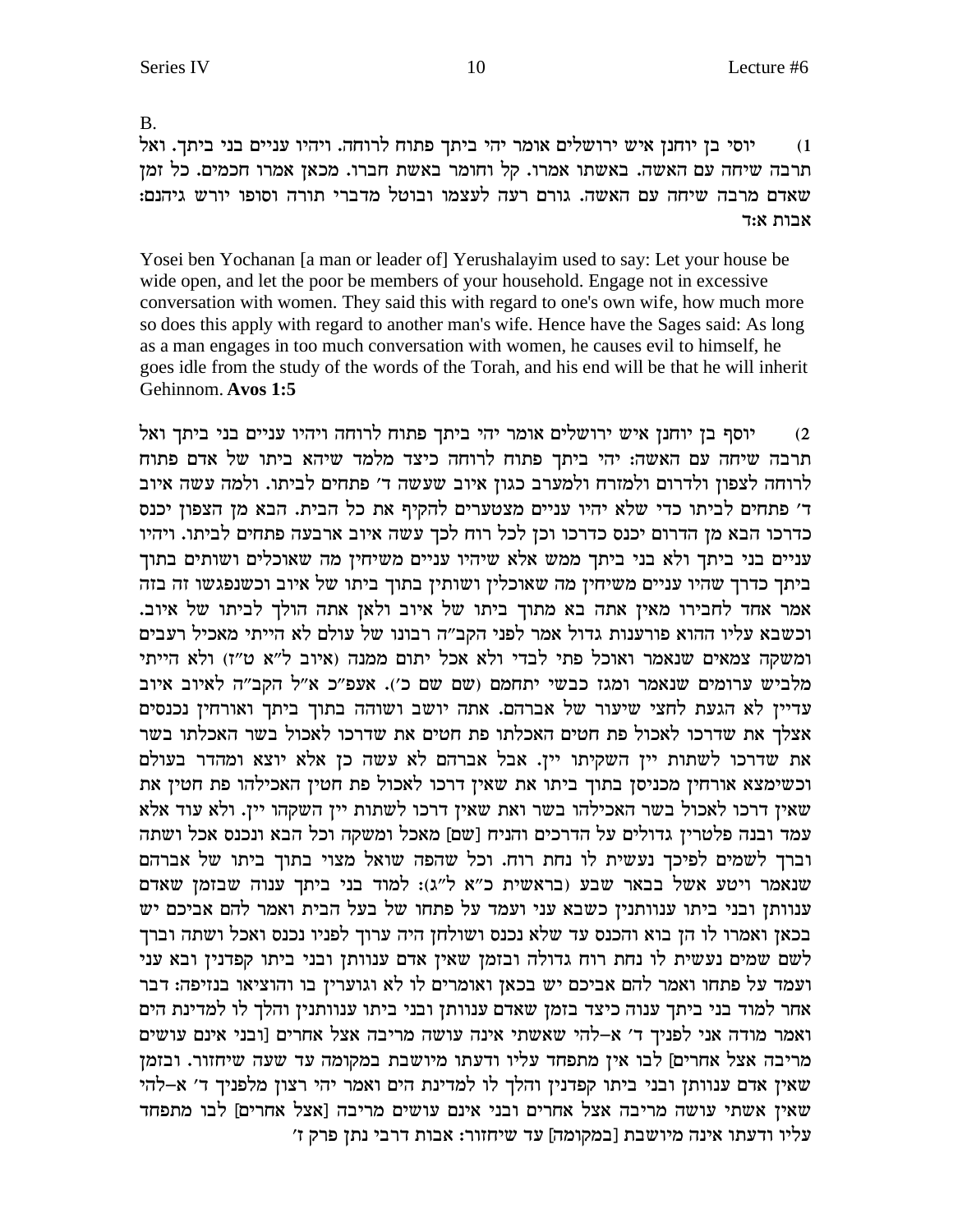**Yosei ben Yochanan [a man or leader of] Yerushalayim used to say: Let your house be wide open, and let the poor be members of your household. Engage not in excessive conversation with women.** What is the meaning of the phrase, "Let your house be wide open"? It teaches us that one's house should be open widely on all four sides, i.e. north, south, east and west, just like Iyov (Job), who had four entrances to his house. And why did Yoav have four entrances to his house? In order that the poor wouldn't have to go to the trouble of going around the house to find the entrance. . . . What is the meaning of the phrase, "And let the poor be members of your household"? It doesn't mean that they should actually become members of the household but rather that the poor should feel so comfortable that the good food and drink offered in your home should be their topic of conversation just as it was with the home of Iyov. When they would happen to meet each other one poor man would ask the other, "Where are you coming from?" "From Iyov's house." "And where are you going." To Iyov's house, of course." . . . [Another explanation: The word miipr does not mean poor but rather humble: ענוים] Teach your family humility and patience because when a person and his household are humble and patient and a poor man comes to the door and asks, "Is your father here?" they will answer in the affirmative and tell him, "Come right in." He will then find that the table has already set for him. He will eat and drink and bless the name of Heaven and will experience tremendous satisfaction. But if a person is not humble and patient, however, and his household is strict and impatient, when a poor man comes to the door and asks, "Is your father home?" the reply will be, "No!' and the man will be sternly asked to leave and will be ejected with much ill will. Another explanation is that when a person is humble and patient and so too his family, when he goes abroad, he will travel with peace of mind and thank G-d that his wife and children have not started some argument with someone else in the neighborhood. If they are not humble and patient, however, the man will travel with much anxiety and will constantly pray that no fighting should break out in his absence. **Avos D'Rabbi Nosson Chap. 7**

דבר אחר ועניים מרודים אלו בעלי בתים שירדו מנכסיהם תביא בית: דבר אחר  $\,$ ו ועניים מרודים אלו אבלים מרי נפש תביא בית: דבר אחר ועניים מרודים אלו חכמים ותלמידיהם שהם מורים לישראל בין טומאה לטהרה בין איסור להיתר תביא בית: וכל מי ['ג'] שאינו נותן פרוסה לעני לפני המקום מביא עליו קללות הרבה שנאמר הפקד עליו רשע בהשפטו יצא רשע [וגו'] יהיו ימיו מעטים [וגו'] יהיו בניו יתומים [וגו'] ונוע ינועו בניו ושאלו וכל הפרשה ויאהב קללה [ותבואהו] וילבש קללה כמדו [וגו'] תהי לו כבגד יעטה ותהלים ק"ט ו' – כ') . מי גרם לו להביא כל קללות האלה על שלא נתן פרוסה לעני. וכל מי ['ענותן פרוסה לעני המקום מביא עליו [ברכות] הרבה שנאמר אז יבקע כשחר אורך [וגו ונחך ד' תמיד [וגו'] ובנו ממך חרבות עולם [וגו'] אם תשיב משבת רגליך [וגו'] אז תתענג על : ו' ישעיה נ"ח ח' – י"ד) מי זכה לו להביא עליו כל הברכות האלה על שנתן פרוסה לעני מסכת אבות דרבי נתן נוסחא ב פרק יד

onf lky exag zy`a xnel jixv oi`e ezy` `id elit`e dy`d mr dgiy daxz l`e (4 שאדם מרבה שיחה עם האשה גורם רעה לעצמו ובוטל מדברי תורה וסופו יורש גיהנם: דבר אחר אל תרבה שיחה עם האשה כיצד בזמן שאדם בא לבית המדרש ולא היו נוהגין בו כבוד או שערער עם חברו אל ילך ויאמר לאשתו כך וכך ערערתי עם חבירי כך וכך אמר לי כך וכך